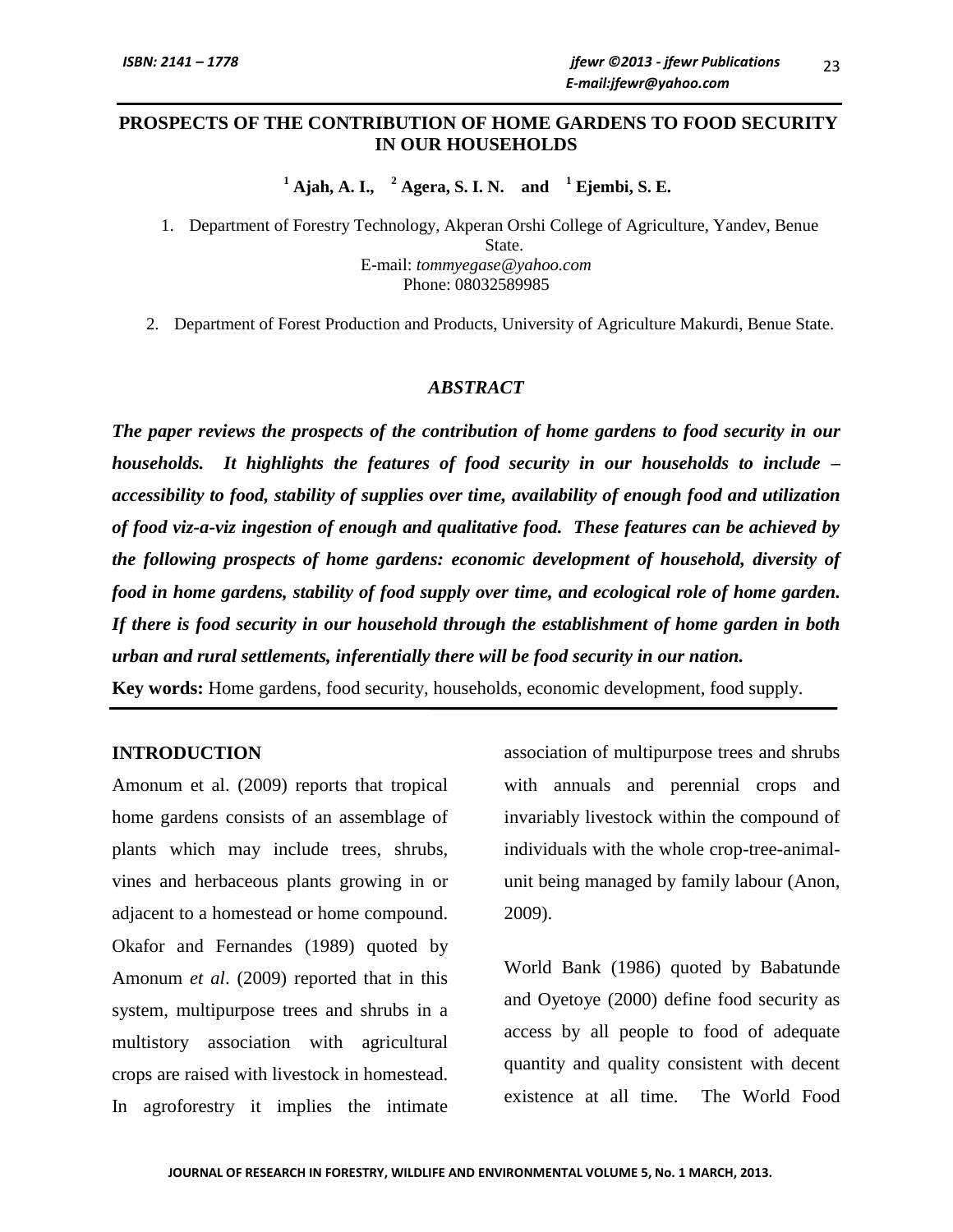Summit in 1996, described food security to exist when people have physical and economic access at all times to food sufficient in quantity and quality needed for their daily activities (World Bank, 1996). The challenges of food security can be at national, regional, local or household levels. At national level for example, a nation is food secured when the majority of the population have access to food of adequate quantity and quality consistent with decent existence at all times. A region within a country is food secured when the majority of the population in that geo-political region has access to food of adequate quantity and quality consistent with decent existence at all times (Babatunde and Oyatoye, 2000).

Food security is jointly determined by availability of food and accessibility to food of which availability is a function of production of which home garden is primarily for food production of quantity and majorly quality.

This paper is concerned with food security in our household of which access or availability of food to all members of the family must be either through their own farm operation or by purchasing the food from the market. Availability through their own farm operation can be from either growing food crops in fields and gardens, (Huges and Phiippe, 1989).

# **HOUSEHOLD FOOD SECURITY AND HOME GARDENS**

Food production is the primary role of most home gardens. Agriculture is one of the most important sectors of the Nigerian economy. This is because it contributes more than 30% of the total annual GDP, employs about 70% of the labour force, accounts for over 70% of non-oil export and perhaps most important, provides over 80% of the food needs of the country, (Adegboye, 2004).

The first decade of Nigerian Independence (1960-1970) opened the way to food shortages as a result of declining agricultural production and increasing population growth.The increase in population at rate considerably higher than the rate of increase in food production has continued to widen the gap between domestic food supply and domestic demand. This disparity has led to rising food prices (85-125% increases in many Nigerian cities) and declining foreign exchange earnings from agricultural exports. The interaction of these factors has led to food insecurity and the idea of self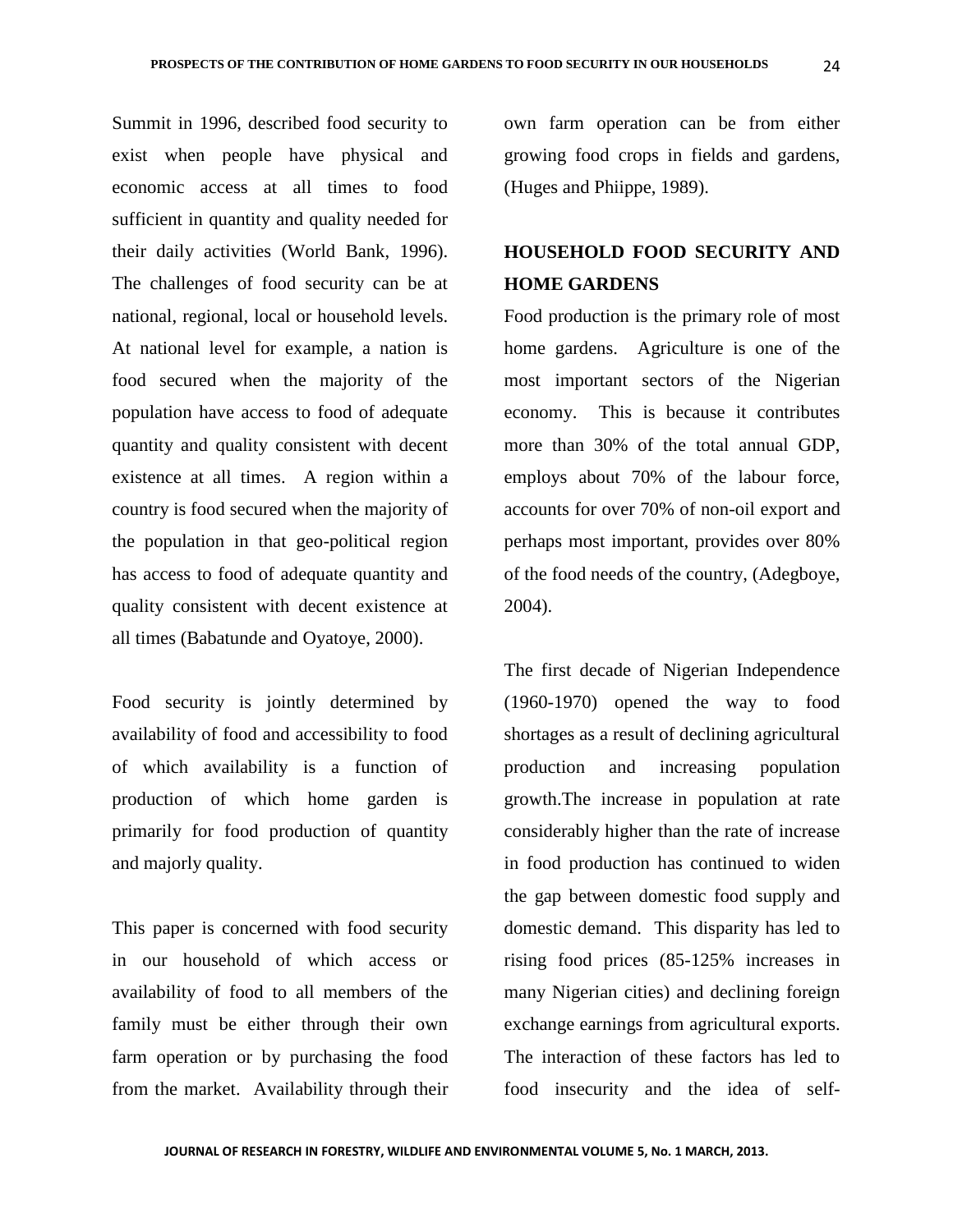sufficiently is becoming more and more difficult to achieve due to declining agricultural production and inefficient food marketing system (Babatunde and Oyatuye 2000). Thus to achieve food self-sufficiency or security in our household the food must be produced in the right quantity and at the appropriate quality. In quantity staple foods are produced in the field, while for quality vegetables, fruits etc which contain vitamins and minerals are produced in home gardens for a diet to be balanced.

### **PROSPECTS OF HOME GARDENS**

Food security at household level which exists when all members of the family have access to food of adequate quantity and quality consistent with decent existence at all times, has the following features identified by Tollens (1998) as quoted by Umar et al (2008).

- 1. Accessibility to food
- 2. Stability of supplies overtime, to guarantee availability at any given time.
- 3. Availability of enough food for achieving healthy life.
- 4. Utilization of food viz a viz ingestion of enough and qualitative food for maintenance of good health.

These features of food security highlighted above can be achieved from the following prospects of home gardens discussed below.

## **HOME DEVELOPMENT OF HOUSEHOLD**

Home gardens according to Huges and Philippe (1989) have an economic role to play in the food security of household as they yield food products and by-products, products used in medicine, in home, in clothing, in arts and crafts. Produce can be consumed, or sold to ensure an income.

Home gardens are often part of the kitchen, an extension of the housewife realm where she finds staple foods and ingredients for cooking and for sale (Huges and Philippe, 1989). This meets the third feature of food security.

## **FOOD DIVERSITY IN HOME GARDENS**

The home gardens are places where one should be able to find a little of everything; fruits, vegetables, condiments, medicinal herbs, dyes, wood for fires or buildings, poles, fibres, flowers, incense, calabashes etc (Huges and Philippe, 1989). They also stressed that diversity of plants in the gardens leads to diversity of family diet.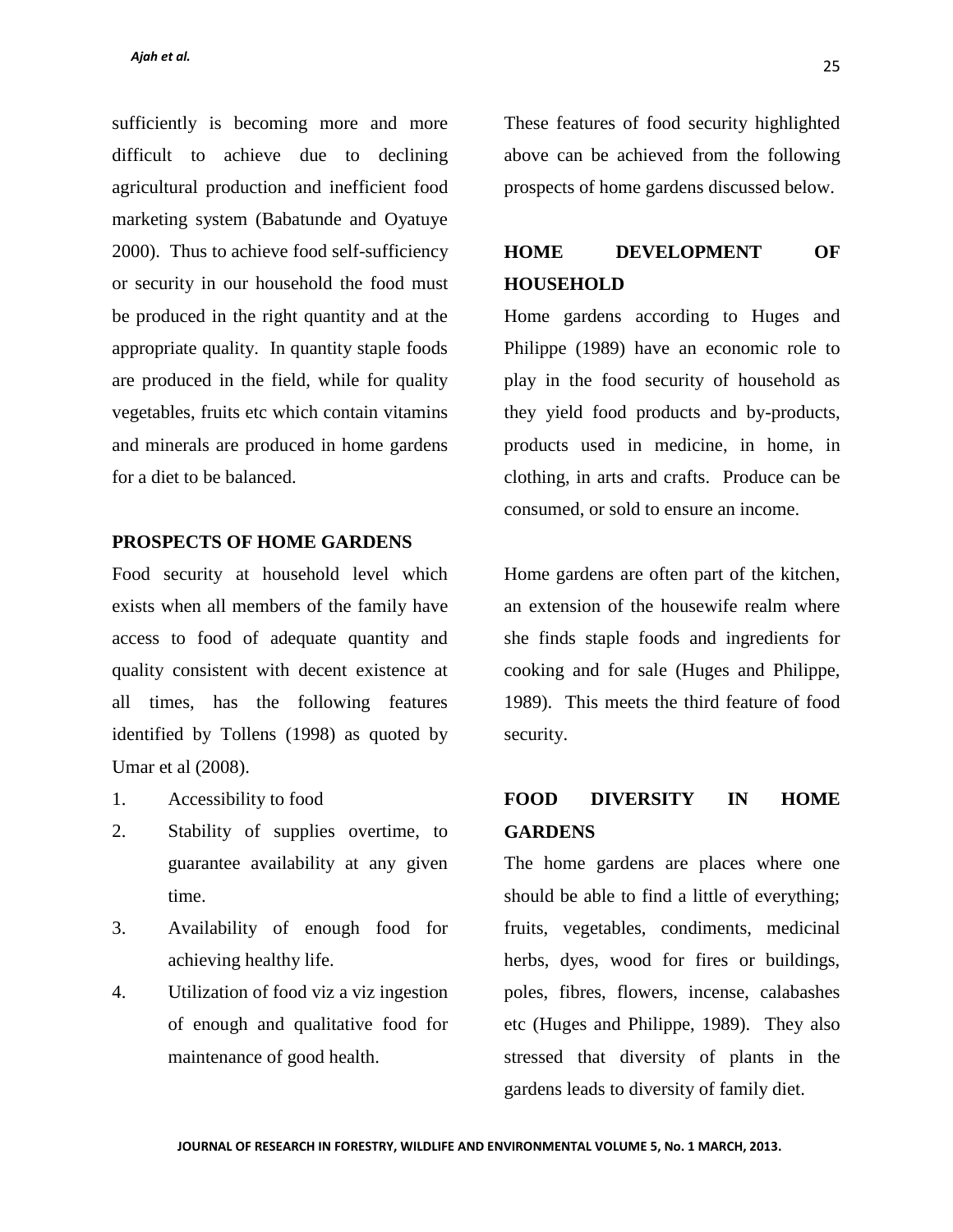Small animals such as rabbits, poultry and bees can be associated with the garden for animal protein intake and vitamins. This prospect meets the fourth feature of food security (utilization of food viz a viz ingestion of enough and qualitative food for maintenance of good health).

### **STABILITY OF SUPPLY OVER TIME**

Another aspect of food production in home gardens is the almost continuous production that occurs throughout the year. Also due to the proximity of gardens to home, it ensures that there is access to food at all times. Huges and Philippe (1989) reports that there is always some produce waiting to be picked, pulled, or cut, no matter the time of the year, whether it be seeds, nuts, bananas, leaves, fruits, staple foods, medicinal herbs, calabashes or wood. Whenever the woman of the house feels the need, she can harvest some produce for family consumption or for sale. This prospect of home gardens meets the first feature of food security (Accessibility to food) and the second feature of food security (Stability of supply over time to guarantee availability at any given time).

### **ECOLOGICAL ROLE OF HOME GARDENS**

Home gardens according to Huges and Philippe (1989) have an ecological role to

play as plants especially perennials, influence the living and physical environments. They produce vegetal manure in the form of humus, they help to control erosion. They create shade, they intercept wind, they promote rainwater infiltration. Huges and Philippe (1989) also reports that by planting and managing trees, the climatic conditions in the garden are modified. The cultivated trees are ecologically useful, because they change or conserve the environment of other plants. A few months are added to the horticultural season and this is quite an achievement in regions where rainfed crops can only be grown for 4 to 5 months each year. This ecological sustainability and conservation of plants in the garden meets the second feature of food security in our household as it ensures (stability of supplies over time, to guarantee availability at any given time).

#### **CONCLUSION**

Presently over 40% of Nigeria's population is food insecured (Idachaba, 2000) quoted by (Adegboye, 2004). He also reports that the food problem was not peculiar to Nigeria. It attracted a global attention as more than 800 million people throughout the developing countries and some 40 millions in developed words do not have enough